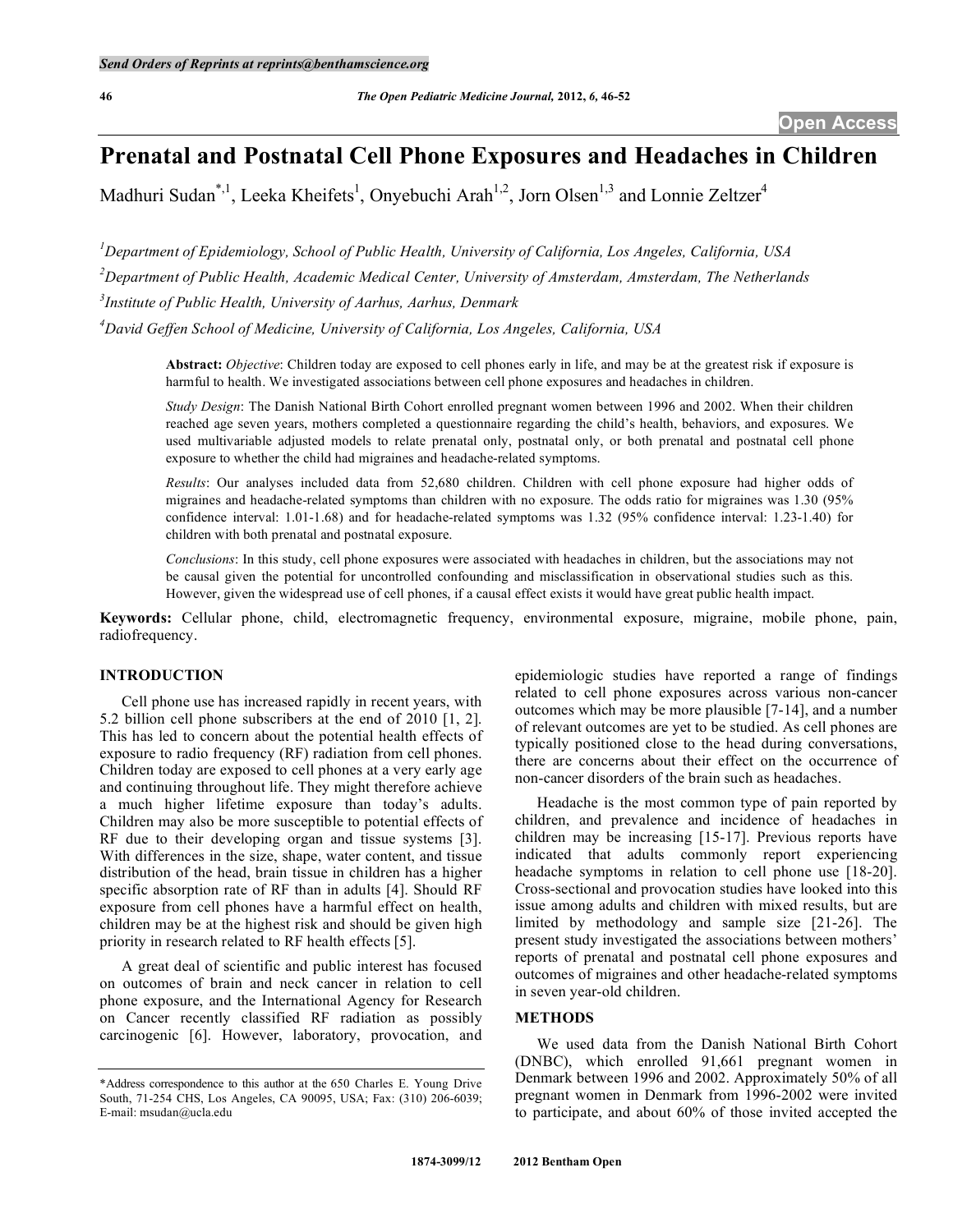invitation. The women and the children born from their pregnancies have been followed since enrollment, and follow-up will continue for decades into the children's lifetimes. For each pregnancy, the DNBC collected detailed information on lifestyle and environmental exposures from interviews with the mothers at gestational weeks 12 and 30 and again when the children were six and 18 months of age [27].

 When the children reached seven years of age, mothers were invited to complete a questionnaire that focused on the child's exposures, lifestyle, and health problems. Letters were sent to participants instructing them about how to use the Internet version or the paper-based mail-in version of the age-seven questionnaire. Women that did not respond within four weeks were sent a reminder by mail. Paper questionnaires were sent to women who still had not responded four weeks after the reminders were sent. The format and questions of the Internet and paper questionnaires were identical [13].

 This study was approved by the Danish Data Protection Agency, regional science ethics committees in Denmark, and the Office for the Protection of Research Subjects at the University of California, Los Angeles. Women who participated in the DNBC gave written informed consent prior to inclusion in the cohort. Women who requested to discontinue participation at any time or whose child was deceased were not contacted for further follow-up.

 The age-seven questionnaire included questions about whether or not the mother used a cell phone while she was pregnant with the index child (prenatal cell phone exposure) and her prenatal cell phone use behaviors (frequency of use, use of hands-free devices, percent of time the phone was powered on, and location of the phone when not in use). Mothers were also asked whether or not her child uses a cell phone (postnatal cell phone exposure). The prenatal and postnatal exposure variables were coded into four exposure categories. Thus, each child was categorized as having prenatal only, postnatal only, both prenatal and postnatal, or no exposure.

 Our outcomes of interest were based on mothers' reports in the age-seven questionnaire. Mothers reported whether or not their child suffers from migraines. They also responded to the statement "often complains of headaches, stomach aches, or sickness" about their child on a three-point scale (1=not true, 2=partly true, 3=very true) in the Strengths and Difficulties Questionnaire module of the age-seven questionnaire. Reports of "partly true" and "very true" were coded 1=yes, and reports of "not true" were coded 0=no for headache-related symptoms.

 We also linked mothers and children to various social and medical population-based registers. We obtained mothers' records of migraine diagnoses during hospital admissions, emergency room visits, and visits to specialty outpatient clinics from the Danish National Hospital Register. Diagnoses were recorded using International Classification of Diseases, 8th Revision criteria between 1977 and 1996 and using International Classification of Diseases, 10<sup>th</sup> Revision criteria from 1996 onwards. Birth data for the children were obtained from the Danish Medical

Birth Registry. Social-occupational status was based on both parents' education, income, and job status information collected during the 12-week prenatal interview.

 We used logistic regression models to compute odds ratios (OR) and 95% confidence intervals (CI) for the associations between mothers' reports of outcomes in children and prenatal only, postnatal only, and both prenatal and postnatal exposure compared to children with no exposure. We considered several potential confounders for adjustment, and based on prior knowledge from the literature, statistical adjustments were made for mother's age, mother's history of migraines, mother's feelings of worry, burden, and stress during pregnancy, socialoccupational status, child's exposure to tobacco smoke, and child's sex. Complete-case analyses were used in developing our logistic regression models, and children classified as having "unknown exposure" due to missing information about either prenatal or postnatal exposure were not included in these models. To account for possible bias introduced by missing data, we performed multiple imputation of the dataset assuming data were missing at random (conditional on observed data). The results of the logistic regression models after multiple imputation were materially the same as those prior to multiple imputation, and the amount of missing data was small.

 We considered proxies for prenatal exposure to evaluate the possibility of an exposure-response. These included the number of times per day the mother reported speaking on her cell phone, percent of time the cell phone was powered on, and location where the mother carried her phone when it was not in use. Mother's use of a hands-free device was also included, as we would expect using a hands-free device to lower exposure to the mother, but potentially increase exposure to the fetus if the phone is placed in a pocket, bag, or near the abdomen while in use. We used logistic regression models to estimate the odds of migraine and other headache-related symptoms by each proxy for prenatal exposure.

 All statistical analyses were conducted in SAS version 9.2 (SAS Institute Inc., Cary, North Carolina, USA).

#### **RESULTS**

 These analyses are based on data from 52,680 children from singleton births whose mothers responded to the ageseven DNBC questionnaire. Of the 91,256 mothers that were invited to participate in the age-seven interview, a total of 59,975 completed and submitted the questionnaire (66% participation rate). Children from multiple births (twins, triplets, and so on) were not included in this analysis, and data from the most recently completed questionnaires (after April 2010) were not available at the time of this study. According to mothers' reports, 39% percent of children were exposed prenatally (n=20,482), and 36% percent used a cell phone at age seven years (n=18,935), but less than 1% used it more than one hour per week. Twenty percent of children were exposed prenatally only, 16% postnatally only, 19% both prenatally and postnatally, and 40% had no reported cell phone exposure (Table **1**). Five percent of children were classified as having unknown exposure because they were missing data on either prenatal or postnatal exposure.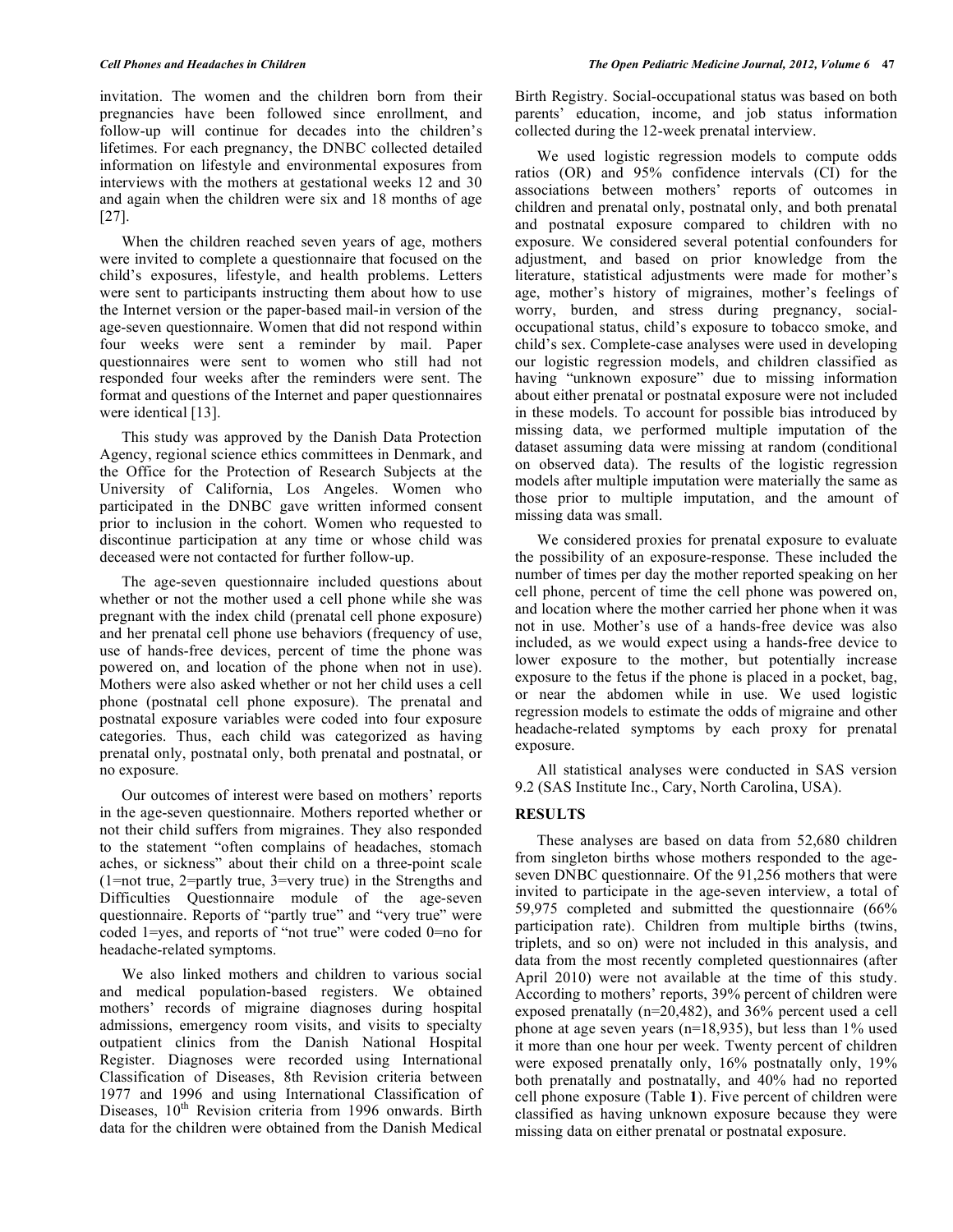| Table 1. Distribution of Sample Characteristics by Mother's Report of Cell Phone Exposure |  |  |
|-------------------------------------------------------------------------------------------|--|--|
|                                                                                           |  |  |

|                                | <b>No Exposure</b><br>$(n = 21,507)$ |               | Prenatal<br><b>Exposure Only<sup>a</sup></b><br>$(n = 10,690)$ |               | Postnatal<br><b>Exposure Only</b> <sup>b</sup><br>$(n = 8,213)$ |               | <b>Both Prenatal</b><br>and Postnatal<br>Exposure <sup>a,b</sup><br>$(n = 9,781)$ |               | <b>Unknown</b><br><b>Exposure</b><br>$(n = 2,489)$ |               | <b>Total</b><br>$(n = 52,680)$ |               |
|--------------------------------|--------------------------------------|---------------|----------------------------------------------------------------|---------------|-----------------------------------------------------------------|---------------|-----------------------------------------------------------------------------------|---------------|----------------------------------------------------|---------------|--------------------------------|---------------|
|                                | $\boldsymbol{n}$                     | $\frac{0}{0}$ | $\boldsymbol{n}$                                               | $\frac{0}{0}$ | $\boldsymbol{n}$                                                | $\frac{0}{0}$ | $\boldsymbol{n}$                                                                  | $\frac{0}{0}$ | $\boldsymbol{n}$                                   | $\frac{0}{0}$ | $\boldsymbol{n}$               | $\frac{0}{0}$ |
| Sex of child                   |                                      |               |                                                                |               |                                                                 |               |                                                                                   |               |                                                    |               |                                |               |
| Boy                            | 11,431                               | 53.2          | 5,821                                                          | 54.5          | 3,799                                                           | 46.3          | 4,596                                                                             | 47.0          | 1,341                                              | 53.9          | 26,988                         | 51.2          |
| Girl                           | 10.076                               | 46.8          | 4.869                                                          | 45.5          | 4,414                                                           | 53.7          | 5,185                                                                             | 53.0          | 1.148                                              | 46.1          | 25,692                         | 48.8          |
| Social-occupational status     |                                      |               |                                                                |               |                                                                 |               |                                                                                   |               |                                                    |               |                                |               |
| High                           | 14,915                               | 69.3          | 7,161                                                          | 67.0          | 5,390                                                           | 65.6          | 5,815                                                                             | 59.5          | 1,549                                              | 62.2          | 34,830                         | 66.1          |
| Medium                         | 5,219                                | 24.3          | 2,700                                                          | 25.3          | 2,217                                                           | 27.0          | 2,942                                                                             | 30.1          | 737                                                | 29.6          | 13.815                         | 26.2          |
| Low                            | 487                                  | 2.3           | 343                                                            | 3.2           | 251                                                             | 3.1           | 503                                                                               | 5.1           | 95                                                 | 3.8           | 1,679                          | 3.2           |
| Missing                        | 886                                  | 4.1           | 486                                                            | 4.5           | 355                                                             | 4.3           | 521                                                                               | 5.3           | 108                                                | 4.3           | 2,356                          | 4.5           |
| Child exposed to tobacco       |                                      |               |                                                                |               |                                                                 |               |                                                                                   |               |                                                    |               |                                |               |
| smoke in home                  |                                      |               |                                                                |               |                                                                 |               |                                                                                   |               |                                                    |               |                                |               |
| Often or daily                 | 1,513                                | 7.0           | 876                                                            | 8.2           | 830                                                             | 10.1          | 1,241                                                                             | 12.7          | 204                                                | 8.2           | 4,664                          | 8.9           |
| Rarely                         | 5,054                                | 23.5          | 2,135                                                          | 20.0          | 2,188                                                           | 26.6          | 2,361                                                                             | 24.1          | 590                                                | 23.7          | 12,328                         | 23.4          |
| Never                          | 14,899                               | 69.3          | 7,658                                                          | 71.6          | 5,182                                                           | 63.1          | 6,155                                                                             | 62.9          | 1,528                                              | 61.4          | 35,422                         | 67.2          |
| Missing                        | 41                                   | 0.2           | 21                                                             | 0.2           | 13                                                              | 0.2           | 24                                                                                | 0.3           | 167                                                | 6.7           | 266                            | 0.5           |
| Mother's age at birth of child |                                      |               |                                                                |               |                                                                 |               |                                                                                   |               |                                                    |               |                                |               |
| 25 years or younger            | 1,475                                | 6.9           | 1,258                                                          | 11.8          | 759                                                             | 9.2           | 1.752                                                                             | 17.9          | 271                                                | 10.9          | 5,515                          | 10.5          |
| $26-30$ years                  | 8,594                                | 40.0          | 4,414                                                          | 41.3          | 3,440                                                           | 41.9          | 4,053                                                                             | 41.4          | 997                                                | 40.1          | 21,498                         | 40.8          |
| 31-35 years                    | 8,324                                | 38.7          | 3,697                                                          | 34.6          | 2,952                                                           | 35.9          | 2,924                                                                             | 29.9          | 882                                                | 35.4          | 18,779                         | 35.6          |
| Older than 35 years            | 3,114                                | 14.5          | 1.321                                                          | 12.4          | 1.062                                                           | 12.9          | 1.052                                                                             | 10.8          | 339                                                | 13.6          | 6.888                          | 13.1          |
| Mean (SD)                      |                                      | 31.1(4.0)     |                                                                | 30.4(4.3)     |                                                                 | 30.7(4.1)     |                                                                                   | 29.6(4.6)     |                                                    | 30.7(4.4)     |                                | 30.6(4.3)     |
| Mother diagnosed with          |                                      |               |                                                                |               |                                                                 |               |                                                                                   |               |                                                    |               |                                |               |
| migraine (hospital register)   |                                      |               |                                                                |               |                                                                 |               |                                                                                   |               |                                                    |               |                                |               |
| Yes                            | 330                                  | 1.5           | 235                                                            | 2.2           | 169                                                             | 2.1           | 220                                                                               | 2.2           | 37                                                 | 1.5           | 991                            | 1.9           |
| No                             | 21,177                               | 98.5          | 10,455                                                         | 97.8          | 8,044                                                           | 97.9          | 9,561                                                                             | 97.8          | 2,452                                              | 98.5          | 51.689                         | 98.1          |
| Mother's feelings of stress,   |                                      |               |                                                                |               |                                                                 |               |                                                                                   |               |                                                    |               |                                |               |
| worry, or burden during        |                                      |               |                                                                |               |                                                                 |               |                                                                                   |               |                                                    |               |                                |               |
| pregnancy $(0-54)$             |                                      |               |                                                                |               |                                                                 |               |                                                                                   |               |                                                    |               |                                |               |
| Mean (SD)                      | 22.3(3.6)                            |               | 22.4(3.7)                                                      |               | 22.6(3.9)                                                       |               | 23.0(4.14)                                                                        |               | 22.9(4.0)                                          |               | 22.5(3.8)                      |               |
| Child gets migraines           |                                      |               |                                                                |               |                                                                 |               |                                                                                   |               |                                                    |               |                                |               |
| (mother's report)              |                                      |               |                                                                |               |                                                                 |               |                                                                                   |               |                                                    |               |                                |               |
| Yes                            | 176                                  | 0.8           | 116                                                            | 1.1           | 89                                                              | 1.1           | 120                                                                               | 1.2           | 22                                                 | 0.9           | 523                            | 1.0           |
| No                             | 20,993                               | 97.6          | 10,398                                                         | 97.3          | 7,989                                                           | 97.3          | 9,472                                                                             | 96.8          | 2,349                                              | 94.4          | 51,201                         | 97.2          |
| Missing                        | 338                                  | 1.6           | 176                                                            | 1.6           | 135                                                             | 1.6           | 189                                                                               | 1.9           | 118                                                | 4.7           | 956                            | 1.8           |
| Child has headache-related     |                                      |               |                                                                |               |                                                                 |               |                                                                                   |               |                                                    |               |                                |               |
| symptoms (mother's report)     |                                      |               |                                                                |               |                                                                 |               |                                                                                   |               |                                                    |               |                                |               |
| Yes                            | 3,544                                | 16.5          | 2,030                                                          | 19            | 1,737                                                           | 21.1          | 2,242                                                                             | 22.9          | 490                                                | 19.7          | 10,043                         | 19.1          |
| N <sub>0</sub>                 | 17,928                               | 83.4          | 8,645                                                          | 80.9          | 6,455                                                           | 78.6          | 7,513                                                                             | 76.8          | 1,843                                              | 74            | 42,384                         | 80.5          |
| Missing                        | 35                                   | 0.2           | 15                                                             | 0.1           | 21                                                              | 0.3           | 26                                                                                | 0.3           | 156                                                | 6.3           | 253                            | 0.5           |

a Mother reported using cell phone while pregnant.

<sup>b</sup>Mother reported child uses cell phone at age seven years.

 Children with both prenatal and postnatal exposure to cell phones had the highest ORs for migraines and other headache-related symptoms compared to children with no exposure (Table **2**). For these children, the adjusted ORs were 1.30 (95% CI: 1.01-1.68) for migraine, and 1.32 (95% CI: 1.23-1.40) for other headache-related symptoms. Since parents sometimes call all headaches in children "migraines", we repeated this analysis after collapsing the

**Table 2. Odds Ratios for Migraines and Other Headache-Related Symptoms in Children According to Mother's Report of Cell Phone Exposure** 

|                                     | <b>Prenatal Exposure Only</b><br>$(n = 10,690)$ | <b>Postnatal Exposure Only</b><br>$(n = 8,213)$ | <b>Both Prenatal and Postnatal</b><br><b>Exposure</b><br>$(n=9,781)$ |  |  |
|-------------------------------------|-------------------------------------------------|-------------------------------------------------|----------------------------------------------------------------------|--|--|
| Child gets migraines                |                                                 |                                                 |                                                                      |  |  |
| $OR^a(95\% CI)$                     | $1.33(1.05-1.68)$                               | $1.33(1.03-1.72)$                               | $1.51(1.20-1.91)$                                                    |  |  |
| $OR^{a,b}$ (95% CI)                 | $1.20(0.93 - 1.54)$                             | 1.21 (0.92-1.60)                                | $1.30(1.01-1.68)$                                                    |  |  |
| Child has headache-related symptoms |                                                 |                                                 |                                                                      |  |  |
| $OR^a(95\% CI)$                     | $1.19(1.12-1.26)$                               | $1.36(1.28-1.45)$                               | $1.51(1.42-1.60)$                                                    |  |  |
| $OR^{a,b}$ (95% CI)                 | $1.16(1.08-1.23)$                               | 1.28 (1.19-1.37)                                | $1.32(1.23-1.40)$                                                    |  |  |

<sup>a</sup>Reference category is no exposure to cell phones.

<sup>b</sup>Adjusted for child's sex, mother diagnosed with migraines, mother's feelings of worry, burden, and stress during pregnancy, mother's age, social-occupational status, and child's exposure to environmental tobacco smoke in the home.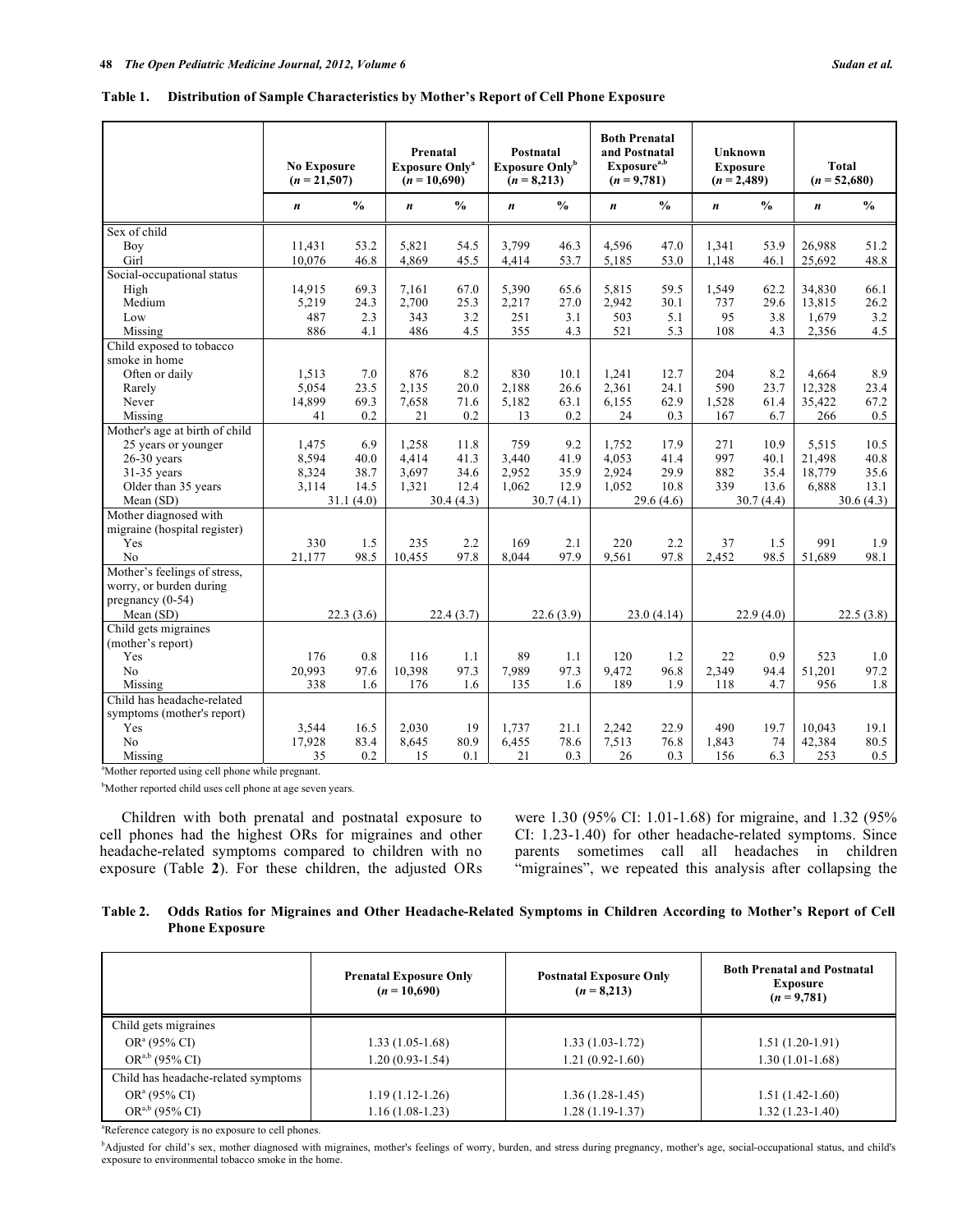| Table 3. Odds Ratios for Migraines and Headache-Related Symptoms in Children According to Mother's Report of Cell Phone |
|-------------------------------------------------------------------------------------------------------------------------|
| Use Characteristics During Pregnancy                                                                                    |

|                                       |        |               | <b>Child gets Migraines</b><br>$(n=523)$ |               |                                |               | Child has Headache-Related<br><b>Symptoms</b><br>$(n=10,043)$ |               |                                |               |
|---------------------------------------|--------|---------------|------------------------------------------|---------------|--------------------------------|---------------|---------------------------------------------------------------|---------------|--------------------------------|---------------|
|                                       | n      | $\frac{0}{a}$ | $OR^b$                                   | 95% CI        | $OR_{\text{adj}}^{\text{b,c}}$ | 95% CI        | $OR^b$                                                        | 95% CI        | $OR_{\text{adj}}^{\text{b,c}}$ | 95% CI        |
| Use of hands-free device              |        |               |                                          |               |                                |               |                                                               |               |                                |               |
| No exposure (reference)               | 21,507 |               | 1.00                                     |               | 1.00                           |               | 1.00                                                          |               | 1.00                           |               |
| Never used hands-free device          | 16,205 | 79.1          | 1.32                                     | $1.07 - 1.63$ | 1.11                           | $0.85 - 1.44$ | 1.35                                                          | 1.28-1.42     | 1.15                           | $1.08 - 1.23$ |
| Rarely used hands-free device         | 2,439  | 11.9          | 1.77                                     | $1.23 - 2.55$ | 1.51                           | $0.98 - 2.30$ | 1.34                                                          | 1.21-1.49     | 1.12                           | $0.99 - 1.26$ |
| Often used hands-free device          | 1,745  | 8.5           | 1.83                                     | $1.21 - 2.77$ | 1.82                           | 1.15-2.90     | 1.26                                                          | $1.11 - 1.42$ | 1.12                           | $0.97 - 1.29$ |
| Missing                               | 93     | 0.5           |                                          |               |                                |               |                                                               |               |                                |               |
| P value for trend <sup>d</sup>        |        |               | 0.69                                     |               | 0.69                           |               | < 0.01                                                        |               | 0.01                           |               |
| Frequency of cell phone use           |        |               |                                          |               |                                |               |                                                               |               |                                |               |
| No exposure (reference)               | 21,507 |               | 1.00                                     |               | 1.00                           |               | 1.00                                                          |               | 1.00                           |               |
| 0-1 times per day                     | 10,339 | 50.5          | 1.44                                     | 1.14-1.82     | 1.26                           | 0.95-1.67     | 1.30                                                          | 1.22-1.38     | 1.16                           | $1.08 - 1.24$ |
| 2-3 times per day                     | 5,699  | 27.8          | 1.07                                     | $0.78 - 1.47$ | 0.82                           | $0.56 - 1.21$ | 1.33                                                          | 1.24-1.44     | 1.10                           | $1.01 - 1.21$ |
| 4-6 times per day                     | 1,430  | 7.0           | 1.81                                     | 1.15-2.86     | 1.47                           | $0.87 - 2.50$ | 1.39                                                          | 1.22-1.59     | 1.14                           | $0.98 - 1.32$ |
| 7 or more times per day               | 830    | 4.1           | 2.08                                     | $1.20 - 3.60$ | 1.89                           | 1.03-3.45     | 1.45                                                          | 1.23-1.72     | 1.26                           | $1.04 - 1.52$ |
| Missing                               | 2,184  | 10.7          |                                          |               |                                |               |                                                               |               |                                |               |
| P value for trend <sup>d</sup>        |        |               | 0.05                                     |               | 0.03                           |               | < 0.01                                                        |               | 0.03                           |               |
| Percent of time cell phone powered on |        |               |                                          |               |                                |               |                                                               |               |                                |               |
| No exposure (reference)               | 21,507 |               | 1.00                                     |               | 1.00                           |               | 1.00                                                          |               | 1.00                           |               |
| Never or almost never                 | 1,350  | 6.6           | 1.18                                     | $0.67 - 2.08$ | 1.31                           | 0.74-2.34     | 1.22                                                          | 1.06-1.40     | 1.18                           | $1.01 - 1.37$ |
| Less than 50% of the time             | 2,365  | 11.5          | 1.04                                     | $0.65 - 1.65$ | 1.05                           | $0.64 - 1.72$ | 1.24                                                          | $1.11 - 1.38$ | 1.15                           | $1.02 - 1.30$ |
| $50-99\%$ of the time                 | 6,147  | 30.0          | 1.32                                     | 0.99-1.75     | 1.11                           | $0.79 - 1.56$ | 1.37                                                          | 1.28-1.47     | 1.15                           | $1.05 - 1.25$ |
| All the time                          | 10,476 | 51.1          | 1.57                                     | 1.25-1.97     | 1.27                           | $0.95 - 1.69$ | 1.36                                                          | 1.28-1.44     | 1.14                           | $1.06 - 1.27$ |
| Missing                               | 144    | 0.7           |                                          |               |                                |               |                                                               |               |                                |               |
| P value for trend <sup>d</sup>        |        |               | 0.84                                     |               | 0.83                           |               | 0.03                                                          |               | 0.17                           |               |

a Percent among those with prenatal exposure.

<sup>b</sup>Reference category is no cell phone exposure.

c Estimates adjusted for mother's age, socio-occupational status, mother's history of migraine headaches, mother's feelings of worry, burden, and stress during pregnancy, child's exposure to environmental tobacco smoke, and postnatal exposure.

<sup>d</sup>P value from Wald  $\chi^2$  test for linear trend. *P* value > 0.05 suggests a linear trend at 95% confidence.

two outcomes into one variable, and observed similar results (data not shown). Children with prenatal or postnatal exposure only also had increased odds of headache-related symptoms compared to children with no exposure. The ORs were 1.16 (95% CI: 1.08-1.23) for prenatal exposure only and 1.28 (95% CI: 1.19-1.37) for postnatal exposure only. The ORs for migraine were also elevated among children with prenatal only or postnatal only exposure, but not statistically significant.

 Eighty-five percent of women carried their cell phones in their bag when not in use, while only seven percent reported keeping it in the pocket of their dress or trousers (pants) while pregnant (data not shown). Seventy-nine percent of women that used a cell phone while pregnant did not use a hands-free device, less than half reported using their cell phone more than once per day, and over 80% left it powered on at least 50% of the time (Table **3**). When comparing the children of women who used a cell phone while pregnant to those children with no exposure, those with potentially higher prenatal exposure had increased odds of migraines and other headache-related symptoms.

### **DISCUSSION**

 In this investigation, we found associations between prenatal and postnatal cell phone exposures and outcomes of migraines and headache-related symptoms in children, but our results should be interpreted with caution due to limitations in exposure and outcome assessment. However, this is the first large-scale study among children to

investigate this association, and it supports the previous smaller investigations in children and adults that reported positive findings [21, 23, 26]. Given the high prevalence of cell phone exposure, increasing use at earlier ages, and potential increases in prevalence and incidence of headache in children over time [15-17], our results highlight a need for additional research on headaches and other non-cancer outcomes, including more large-scale studies among children.

 We did not use migraine and other headache diagnoses among children from the hospital register to calculate measures of association due to the limited number of recorded cases. Only 64 migraine cases and 34 cases of other headache were recorded in the hospital register, compared to 523 cases of migraine and 10,043 cases of headache/stomach ache/illness reported by mothers in the questionnaire. Migraine and headache diagnoses in children are likely to be made by general practitioners during primary care visits rather than during specialty care or hospital visits. Therefore, very few childhood migraine and headache diagnoses are recorded in the hospital register. Those that are recorded are likely to be very severe cases, headaches in combination with co-morbidities, or headaches that do not respond to standard treatments.

 We found fewer cases of childhood migraine according mothers' reports in our data than expected from previous prevalence estimates [28-30]. Migraines in children often present with different symptoms than adult migraines and may go unrecognized by both health practitioners and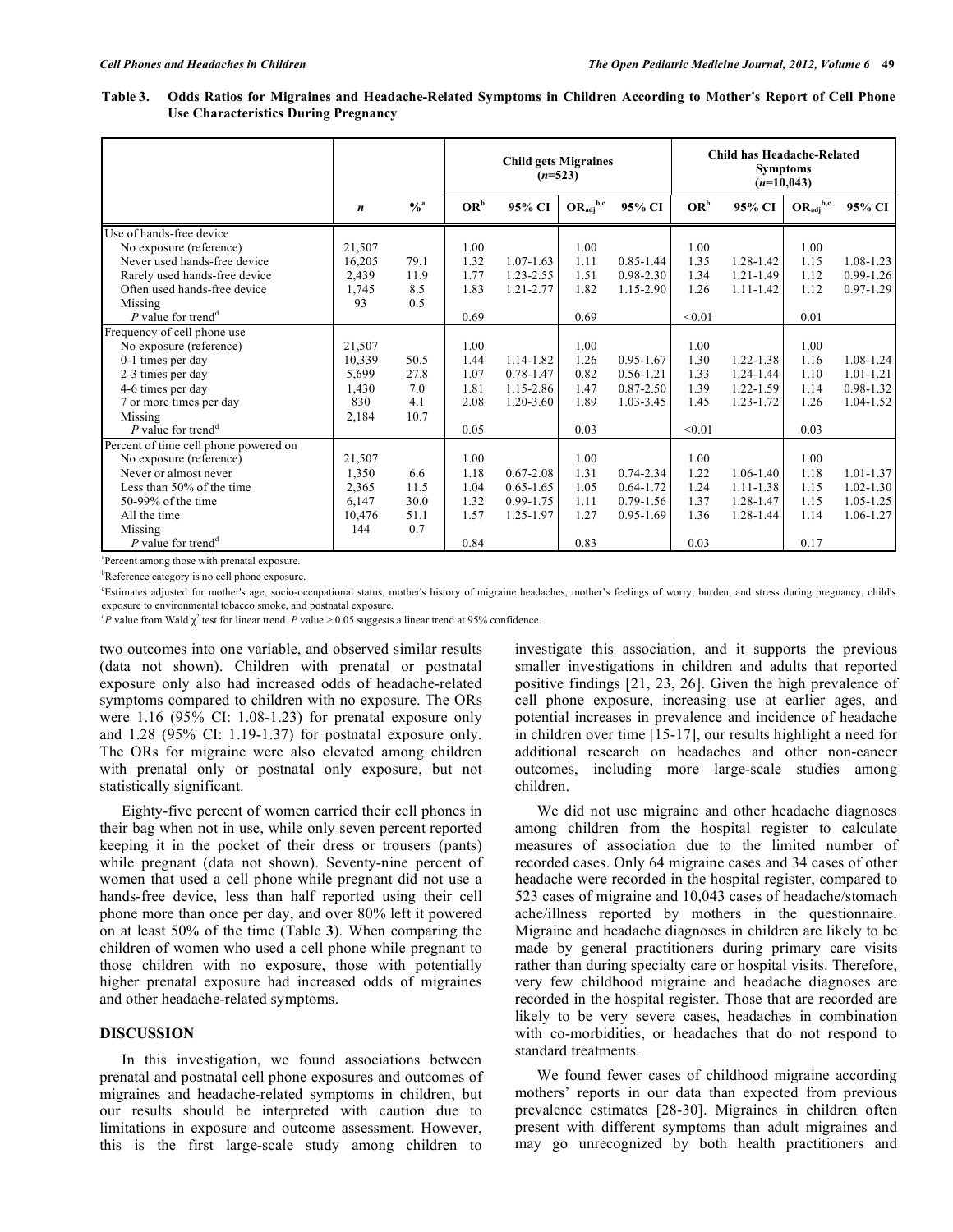parents [31-33]. Further, prevalence of migraines and other headaches increase with age in children [34]. Therefore, outcomes measured at age seven years may not fully reflect the potential impact of early RF exposure on occurrence of migraines and headaches, which are more prevalent later in childhood and adolescence.

 The DNBC age-seven questionnaire did not collect information about non-migraine headaches or other migraine symptoms in children directly. Rather, mothers were asked about their children's complaints of "headaches, stomach aches, and sickness". This non-specific outcome measure may represent overall well-being and may capture children who experience non-migraine headaches and migraines that present without headache symptoms. Should headacherelated effects of RF exposures exist, these effects could possibly be involved in activating central pain signaling mechanisms in the brain related to broader pain symptoms, rather than headaches alone. The observed associations between cell phone exposures and headaches, stomach aches, and sickness may reflect this hypothetical effect. On the other hand, this outcome may also represent greater somatization in some children, thus serving as a proxy for other factors such as stress, depression, or anxiety [35].

 Exposure assessment in this study was limited to mothers' reports of prenatal cell phone use and their children's cell phone use at age seven years. Although actual RF exposure was not measured, exposure to the fetus from maternal cell phone use during pregnancy is likely to be low [36, 37]. Further, most children were not using cell phones at age seven, and those who were did so for short periods of time. Thus, children's overall exposure to RF from cell phones was most likely low. Therefore, the association we found could be the result of underlying factors associated with cell phone use rather than a direct effect of RF exposure.

 We found associations between proxies of prenatal exposure and headaches in children. Number of times spoken on a cell phone per day and percentage of time the cell phone was powered on during pregnancy were both positively associated with migraines in children at age seven compared to no exposure. We also found that greater use of a hands-free device during pregnancy was associated with increased odds of migraines in children. We expect that, while a mother's use of a hands-free device during phone conversations lowered the RF exposure to her head [38], exposure to the fetus may have been increased, especially if the mother carried her cell phone close to her abdomen.

 We recognize the potential for exposure misclassification in this study, but we do not expect it to have produced these results. Assessment of cell phone use during pregnancy was done retrospectively after seven years and may be subject to recall error. However, pregnancy leaves a strong impression on women's memories, and they tend to remember their behaviors during this unique time with high accuracy [39, 40]. We expect the mothers in this study to have been able to accurately recall whether or not they used a cell phone during pregnancy, while specific prenatal cell phone use behaviors such as frequency of use are more likely to serve as rough proxies of exposure. Assessment of the child's exposure was very general (whether the child uses a cell phone more or less than one hour per week or not at all);

mothers should have been able to answer the question accurately.

 Outcome misclassification in this study might be a concern. However, at the time of the age-seven interview, no studies had been done to cause mothers to believe that cell phone exposure was associated with the study outcomes. The data collection instrument included many questions on a wide range of outcomes and exposures, and questions about migraines and headaches were asked separately from questions about cell phone use. Although we do not expect outcome misclassification to be directly associated with cell phone exposure, we cannot rule out that the propensity for some mothers to over- or under-report outcomes may be associated with underlying factors that are also related to cell phone exposure, or more generally, to cell phone usage patterns.

 Selection bias is unlikely to account for the associations we detected. Denmark has a relatively homogenous population with nearly universal access to and utilization of prenatal and other medical care. Additionally, both diseases and outcomes of interest occurred after enrollment. Therefore, women who chose not to participate in the study are unlikely to be different from participants on factors that could introduce bias into our results. Although a large proportion of the original study participants were not included in our analysis due to non-response during ageseven data collection, we do not expect the loss-to-follow-up to be differential. We have no reason to believe that migraine and headache outcomes are associated with participation or inclusion.

 A recent study estimating loss-to-follow-up bias in the DNBC found that mothers who were lost-to-follow-up were more likely to be in the low social-occupational status category than women who continued participation [41]. Several studies have reported that cell phone use among children and adolescents is inversely associated with socialoccupational status [42-46]. Therefore, it is possible that children (and possibly mothers) who are heavier cell phone users may have been less likely to continue follow-up in the DNBC, and therefore are under-represented in our data. As social-occupational status may be inversely associated with headaches in children [47], this loss-to-follow-up could have downwardly biased our results.

 A major strength of this study is the large number of both exposed and unexposed children in our sample. During the time that women in this study were pregnant, cell phone use was still gaining popularity, leaving a large proportion of the children prenatally unexposed. Another advantage is the large sample size with good exposure contrast and rich covariate data from a well-published prospective cohort. A study like this would be difficult to repeat today, as very few non-exposed individuals remain.

 Using data from the DNBC offers many additional advantages. With long-term follow-up of the children and linkage to population registers we were able to measure and control for a large number of prenatal and postnatal variables in our analysis. Further, there is less likelihood for confounding by factors such as ethnic background, socioeconomic status, and access to healthcare in data from Denmark than studies conducted in many other countries.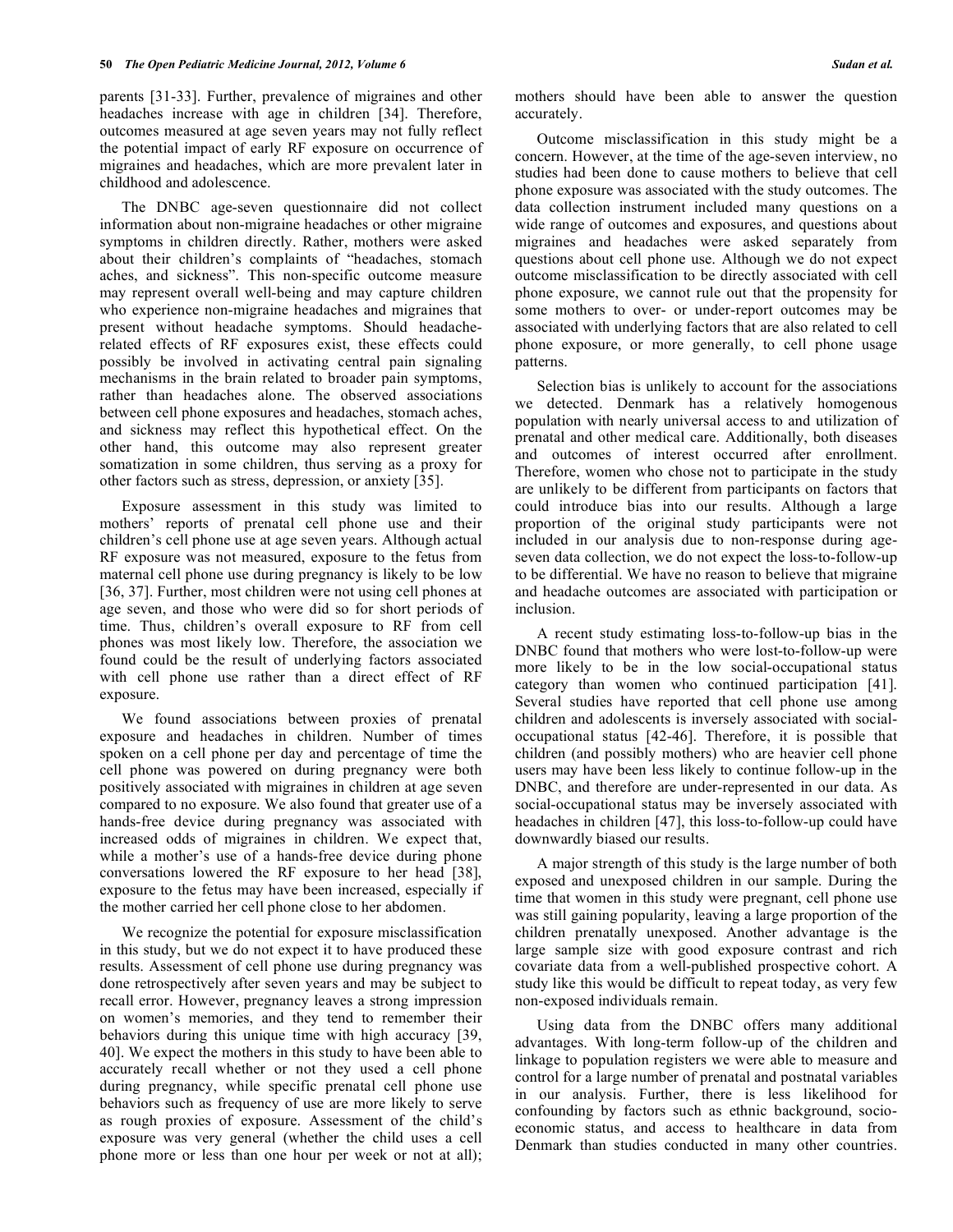We ran numerous models with both univariate and multivariate adjustment for a large number of variables. While as expected, adjusting for a large number of factors resulted in reduced ORs, the associations remained, and the results did not materially change. Additionally, results did not change after multiple imputation for missing data. Despite adjusting for a wide range of factors, other factors such as watching television, playing video games, and use of computers could be potential confounders and contributed to our observed results, but these factors were not measured in the age-seven DNBC questionnaire.

 As the DNBC is an ongoing study, follow-up of children and mothers is planned to continue for several years to come. This will allow for longitudinal analyses of the association between cell phone exposures and headache outcomes among the children at later ages, when headaches are likely to be more prevalent. The impact of early RF exposure might manifest later during adolescence when executive function and other higher order brain functions develop. The latest wave of data collection is currently underway, with questionnaires to be completed by mothers and their children at the age of 11 years, and including more detailed exposure assessment questions. As the latest DNBC data become available, we hope to investigate this association further with a longitudinal analysis.

 To our knowledge this is the first epidemiologic study to investigate the association between prenatal and postnatal cell phone exposures and migraines and other headacherelated symptoms in a large sample of children. The associations we found are not sufficient to conclude that cell phone exposures have an effect on headaches in children, but our results do demonstrate a need to investigate this association further with detailed exposure and outcome assessment in a large sample. Should a true causal effect exist, it would have large public health implications because cell phone exposure is nearly ubiquitous and children are using this technology at younger ages than ever before.

#### **CONFLICT OF INTEREST**

 The authors confirm that this article content has no conflict of interest.

### **ACKNOWLEDGEMENTS**

 The authors would like to thank the coordinator of data collection, Inge Kristine Meder, data analysts, Inge Eisensee and Lone Fredslund Møller, and the participating mothers.

## **FINANCIAL DISCLOSURE**

 This work was supported by the Lundbeck Foundation [grant number 195/04]; the Danish Medical Research Council [grant number SSVF 0646]; the National Institutes of Health/National Institute of Environmental Health Sciences [grant number R21ES016831]; and a Veni career grant from the Netherlands Organization for Scientific Research (NWO) to OAA [grant number 916.96.059].

#### **REFERENCES**

**[**1] International Telecommunication Union. ITU sees 5 billion mobile subscriptions globally in 2010. 2010 [cited 2010 February 24]; Available from: http://www.itu.int/net/pressoffice/press\_releases/2 010/06.aspx

- [2] International Telecommunication Union. Global mobile cellular subscriptions, total and per 100 inhabitants, 2000-2010. 2011 [cited 2011 August 08]; Available from: http://www.itu.int/ITU-D/ict /statistics/material/excel/2010/Global\_mobile\_cellular\_00-10.xls
- [3] Kheifets L, Repacholi M, Saunders R*, et al.* The sensitivity of children to electromagnetic fields. Pediatrics 2005; 116: e303-13.
- [4] Wiart J, Hadjem A, Wong MF*, et al.* Analysis of RF exposure in the head tissues of children and adults. Phys Med Biol 2008; 53: 3681-95.
- [5] World Health Organization. WHO Research Agenda for Radiofrequency Fields. Geneva, Switzerland: 2010 [cited 2010 October 22]; Available from: http://whqlibdoc.who.int/publicati ons/2010/9789241599948\_eng.pdf
- [6] Baan R, Grosse Y, Lauby-Secretan B*, et al.* Carcinogenicity of radiofrequency electromagnetic fields. Lancet Oncol 2011; 12: 624-6.
- [7] Volkow ND, Tomasi D, Wang GJ*, et al.* Effects of cell phone radiofrequency signal exposure on brain glucose metabolism. JAMA 2011; 305: 808-13.
- [8] van Rongen E, Croft R, Juutilainen J*, et al.* Effects of radiofrequency electromagnetic fields on the human nervous system. J Toxicol Environ Health B Crit Rev 2009; 12: 572-97.
- [9] Oktay MF, Dasdag S. Effects of intensive and moderate cellular phone use on hearing function. Electromagn Biol Med 2006; 25: 13-21.
- [10] Davidson HC, Lutman ME. Survey of mobile phone use and their chronic effects on the hearing of a student population. Int J Audiol 2007; 46: 113-8.
- [11] García Callejo FJ, García Callejo F, Peña Santamaría J*, et al.* Hearing level and intensive use of mobile phones. Acta Otorrinolaringol Esp 2005; 56: 187-91.
- [12] Thomas S, Heinrich S, von Kries R*, et al.* Exposure to radiofrequency electromagnetic fields and behavioural problems in Bavarian children and adolescents. Eur J Epidemiol 2010; 25: 135- 41.
- [13] Divan HA, Kheifets L, Obel C*, et al.* Prenatal and postnatal exposure to cell phone use and behavioral problems in children. Epidemiology 2008; 19: 523-9.
- [14] Divan HA, Kheifets L, Obel C*, et al.* Cell phone use and behavioural problems in young children. J Epidemiol Commun Health 2012; 66: 524-9.
- [15] Sillanpaa M, Anttila P. Increasing prevalence of headache in 7 year-old schoolchildren. Headache 1996; 36: 466-70.
- [16] Anttila P, Metsahonkala L, Sillanpaa M. Long-term trends in the incidence of headache in Finnish schoolchildren. Pediatrics 2006; 117: e1197-201.
- [17] Rozen TD, Swanson JW, Stang PE*, et al.* Increasing incidence of medically recognized migraine headache in a United States population. Neurology 1999; 53: 1468-73.
- [18] Oftedal G, Wilen J, Sandstrom M*, et al.* Symptoms experienced in connection with mobile phone use. Occup Med (Lond) 2000; 50: 237-45.
- [19] Hocking B. Preliminary report: symptoms associated with mobile phone use. Occup Med (Lond) 1998; 48: 357-60.
- [20] Frey AH. Headaches from cellular telephones: are they real and what are the implications? Environ Health Perspect 1998; 106: 101-3.
- [21] Hillert L, Akerstedt T, Lowden A*, et al.* The effects of 884 MHz GSM wireless communication signals on headache and other symptoms: an experimental provocation study. Bioelectromagnetics 2008; 29: 185-96.
- [22] Milde-Busch A, von Kries R, Thomas S*, et al.* The association between use of electronic media and prevalence of headache in adolescents: results from a population-based cross-sectional study. BMC Neurol 2010; 10: 12.
- [23] Heinrich S, Thomas S, Heumann C, et al. Association between exposure to radiofrequency electromagnetic fields assessed by dosimetry and acute symptoms in children and adolescents: a population based cross-sectional study. Environ Health 2010; 9: 75.
- [24] Oftedal G, Straume A, Johnsson A*, et al.* Mobile phone headache: a double blind, sham-controlled provocation study. Cephalalgia 2007; 27: 447-55.
- [25] Thomas S, Kuhnlein A, Heinrich S, et al. Personal exposure to mobile phone frequencies and well-being in adults: a crosssectional study based on dosimetry. Bioelectromagnetics 2008; 29: 463-70.